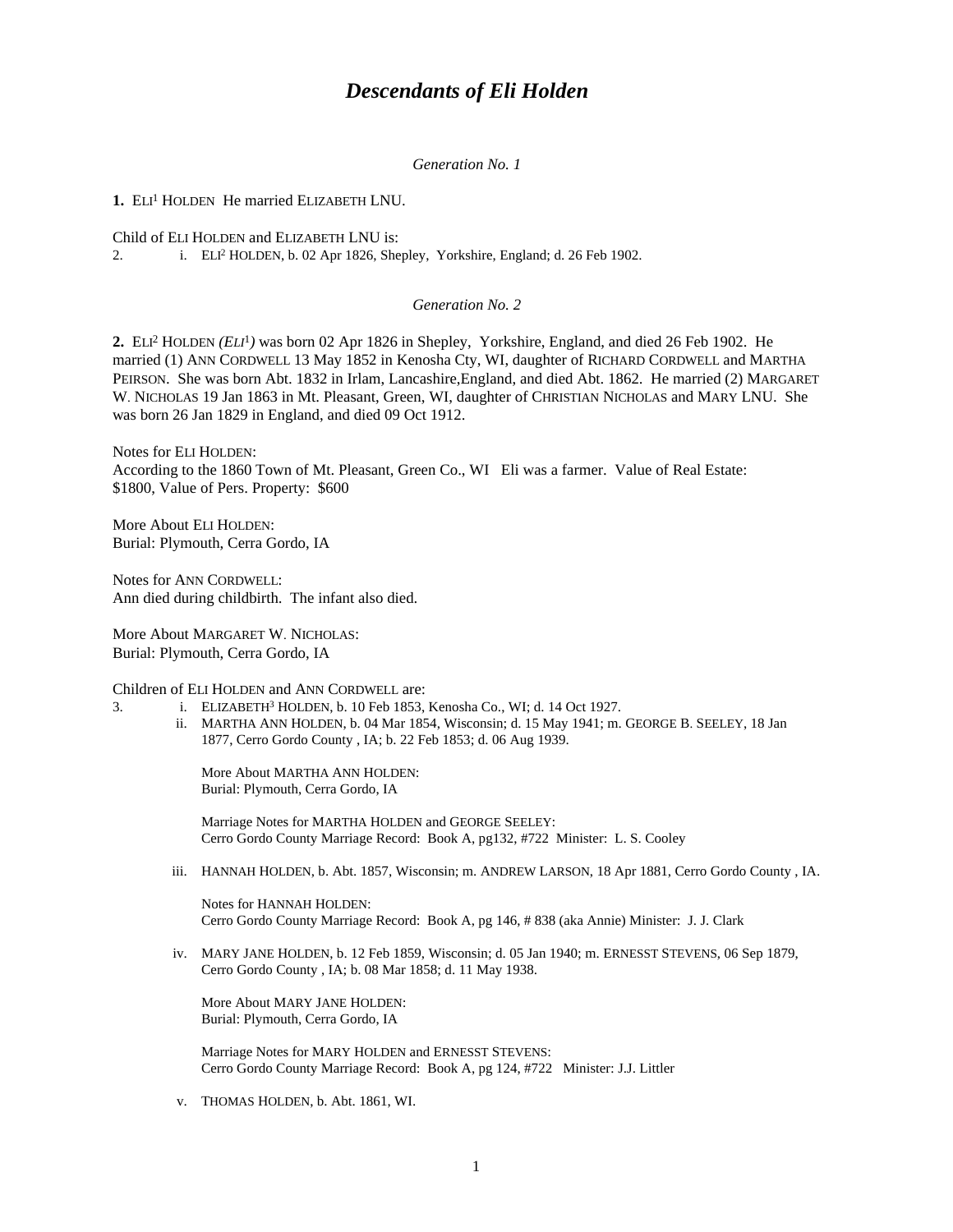Children of ELI HOLDEN and MARGARET NICHOLAS are:

- vi. MATILDA M<sup>3</sup> LNU, b. Dec 1851, England; Stepchild; m. GEORGE ALLEN; b. Feb 1851, NY.
- 4. vii. JOHN F. HOLDEN, b. Oct 1863, Wi; d. 1934.

#### *Generation No. 3*

**3.** ELIZABETH<sup>3</sup> HOLDEN (*ELI*<sup>2</sup>, *ELI*<sup>1</sup>) was born 10 Feb 1853 in Kenosha Co., WI, and died 14 Oct 1927. She married WILLIAM CLEVELAND GRAVES 25 Dec 1870 in Cerro Gordo County, WI, son of CHARLES GRAVES and SARAH CLEVELAND. He was born 01 Jan 1841 in Rome, Oneida, NY, and died 29 Jan 1905.

More About ELIZABETH HOLDEN: Burial: Oakwood Cemetery, Plymouth, Cerro Gordo, IA

More About WILLIAM CLEVELAND GRAVES: Burial: Oakwood Cemetery, Fall, Cerro Gordo, IA

Marriage Notes for ELIZABETH HOLDEN and WILLIAM GRAVES: Cerro Gordo County Marriage Record: Book A, pg 34, #142 Minister: H. Warner

Children of ELIZABETH HOLDEN and WILLIAM GRAVES are:

- 5. i. ASA POMEROY<sup>4</sup> GRAVES, b. 15 Oct 1871, Plymouth, Cerro Gordo, IA; d. 12 Feb 1962.
	- ii. CASSIUS WILLIAM GRAVES, b. 17 Oct 1873, Plymouth, Cerro Gordo, IA; d. 30 Aug 1928, Plymouth, Cerro Gordo, IA.

Notes for CASSIUS WILLIAM GRAVES: Was killed in an auto accident

More About CASSIUS WILLIAM GRAVES: Burial: Oakwood Cemetery, Plymouth, Cerro Gordo, IA

iii. WILLIS GRAVES, b. 09 Feb 1876, Plymouth, Cerro Gordo, IA; d. 04 Jan 1877, Plymouth, Cerro Gordo, IA.

More About WILLIS GRAVES: Burial: Oakwood Cemetery, Fall, Cerro Gordo, IA

- iv. GEORGE AUGUSTUS GRAVES, b. 26 Nov 1878, Plymouth, Cerro Gordo, IA.
- v. EDWIN FRANCIS GRAVES, b. 16 Sep 1880, Plymouth, Cerro Gordo, IA.
- 6. vi. CARRIE ANN GRAVES, b. 23 Apr 1883, Plymouth, Cerro Gordo, IA.
- 7. vii. MYRA JANE GRAVES, b. 04 Feb 1886, Plymouth, Cerro Gordo, IA; d. 12 May 1926, Mason City, Cerro Gordo, Iowa.
- 8. viii. HORACE ELI GRAVES, b. 26 Jul 1888, Plymouth, Cerro Gordo, IA; d. 19 Jul 1972, Grand Rapids, Itasca, MN.
	- ix. DAISY IDA GRAVES, b. 09 Feb 1891, Plymouth, Cerro Gordo, IA; d. 1929, Falls, Cerro Gordo, IA.

More About DAISY IDA GRAVES: Burial: Oakwood Cemetery, Falls, Cerro Gordo, IA

x. LLOYD OSCAR GRAVES, b. 30 Apr 1893, Plymouth, Cerro Gordo, IA; d. 12 Nov 1941, Park Hospital, Mason Sity, Cerro Gordo, IA; m. BERTHA JONES; b. Abt. 1908.

More About LLOYD OSCAR GRAVES: Burial: 14 Nov 1941, Oakwood Cemetery, Plymouth, Cerro Gordo, IA

xi. CHARLES RAY GRAVES, b. 20 Sep 1895, Plymouth, Cerro Gordo, IA; d. 18 Dec 1939, Plymouth, Cerro Gordo, IA.

More About CHARLES RAY GRAVES: Burial: Oakwood Cemetery, Plymouth, Cerro Gordo, IA

4. JOHN F.<sup>3</sup> HOLDEN *(ELI<sup>2</sup>, ELI*<sup>1</sup>) was born Oct 1863 in Wi, and died 1934. He married MATIE EHLERS 1887, daughter of HENRY EHLERS and ANN MARTIN. She was born Feb 1866 in WI, and died 1958.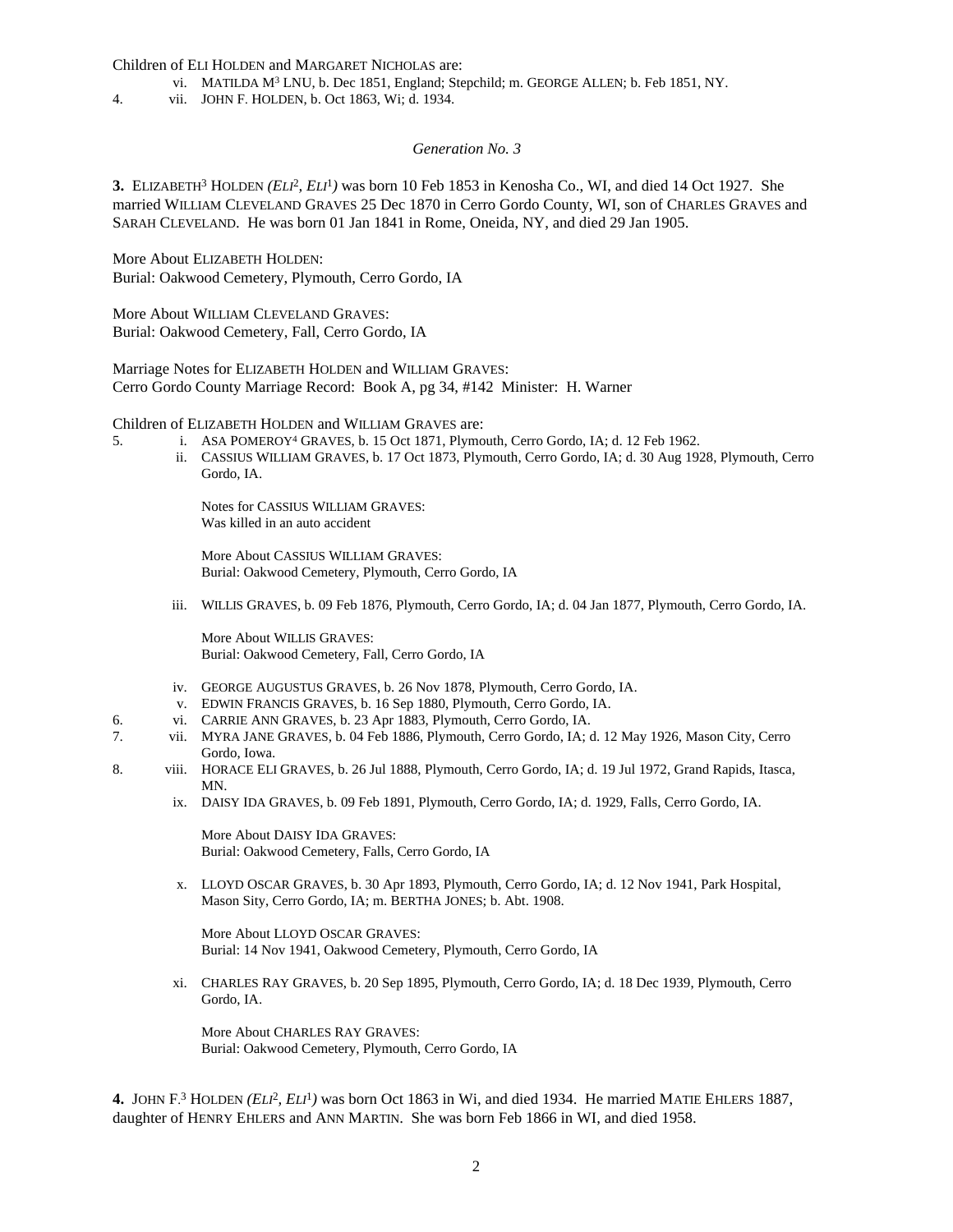More About JOHN F. HOLDEN: Burial: Plymouth, Cerra Gordo, IA

More About MATIE EHLERS: Burial: Plymouth, Cerra Gordo, IA

Child of JOHN HOLDEN and MATIE EHLERS is: i. NELLI L. 4 HOLDEN, b. Jun 1895, IA.

*Generation No. 4*

5. ASA POMEROY<sup>4</sup> GRAVES (ELIZABETH<sup>3</sup> HOLDEN, ELI<sup>2</sup>, ELI<sup>1</sup>) was born 15 Oct 1871 in Plymouth, Cerro Gordo, IA, and died 12 Feb 1962. He married JILLA LNU 1899. She was born Aug 1875 in WI.

More About ASA POMEROY GRAVES: Burial: Oakwood Cemetery, Plymouth, Cerro Gordo, IA

Child of ASA GRAVES and JILLA LNU is: i. ELINOR<sup>5</sup> GRAVES, b. Jun 1900, IA.

6. CARRIE ANN<sup>4</sup> GRAVES (ELIZABETH<sup>3</sup> HOLDEN, ELI<sup>2</sup>, ELI<sup>1</sup>) was born 23 Apr 1883 in Plymouth, Cerro Gordo, IA. She married EDWIN L. COWELL 03 Jun 1908 in Home of Wm. Graves, Plymouth, Cerro Gordo, IA. He was born 1883 in Footville, Rock, WI.

Marriage Notes for CARRIE GRAVES and EDWIN COWELL: Marriage witnesses: Robert Cowell, Myra Graves

Child of CARRIE GRAVES and EDWIN COWELL is:

i. CECIL RAYMOND<sup>5</sup> COWELL, b. 16 Nov 1908, Barton Twp., Worth, IA.

**7.** MYRA JANE<sup>4</sup> GRAVES *(ELIZABETH*<sup>3</sup>  *HOLDEN, ELI*<sup>2</sup> *, ELI*<sup>1</sup> *)* was born 04 Feb 1886 in Plymouth, Cerro Gordo, IA, and died 12 May 1926 in Mason City, Cerro Gordo, Iowa. She married HENRY OSCAR RUFFRIDGE 08 Jun 1910 in Home of Wm. Graves, Worth County, IA, son of MICHAEL RUFFRIDGE and REBECCA BLACE. He was born 13 Aug 1885 in Winneshieck County, IA, and died 04 Mar 1954 in IA.

More About MYRA JANE GRAVES: Burial: Oakwood Cemetery, Plymouth, Cerro Gordo, IA

More About HENRY OSCAR RUFFRIDGE: Burial: 08 Mar 1954

Marriage Notes for MYRA GRAVES and HENRY RUFFRIDGE: Marriage witnesses: Geo. Ruffridge, Daisy Graves.

Children of MYRA GRAVES and HENRY RUFFRIDGE are:

- i. MYRON OSCAR<sup>5</sup> RUFFRIDGE.
- ii. HARVEY MICHAEL RUFFRIDGE.
- iii. LLOYD A. RUFFRIDGE.
- iv. DONALD F. RUFFRIDGE.
- v. RUTH ELIZABETH RUFFRIDGE.
- vi. PEARL JANE RUFFRIDGE.
- 9. vii. LUCILLE REBECCA RUFFRIDGE, b. 05 Mar 1911, Kensett, Worth, IA; d. 17 Sep 1996, Porterville, Tulare,  $\Gamma$  $\Delta$

8. HORACE ELI<sup>4</sup> GRAVES *(ELIZABETH<sup>3</sup> HOLDEN, ELI<sup>2</sup>, ELI<sup>1</sup>)* was born 26 Jul 1888 in Plymouth, Cerro Gordo, IA, and died 19 Jul 1972 in Grand Rapids, Itasca, MN. He married LILLIAN ELNORA STRAKA 14 Dec 1910 in Plymouth, Cerro Gordo, Iowa, daughter of WILLIAM STRAKA and BARBARA SWEDENSKY. She was born 27 Sep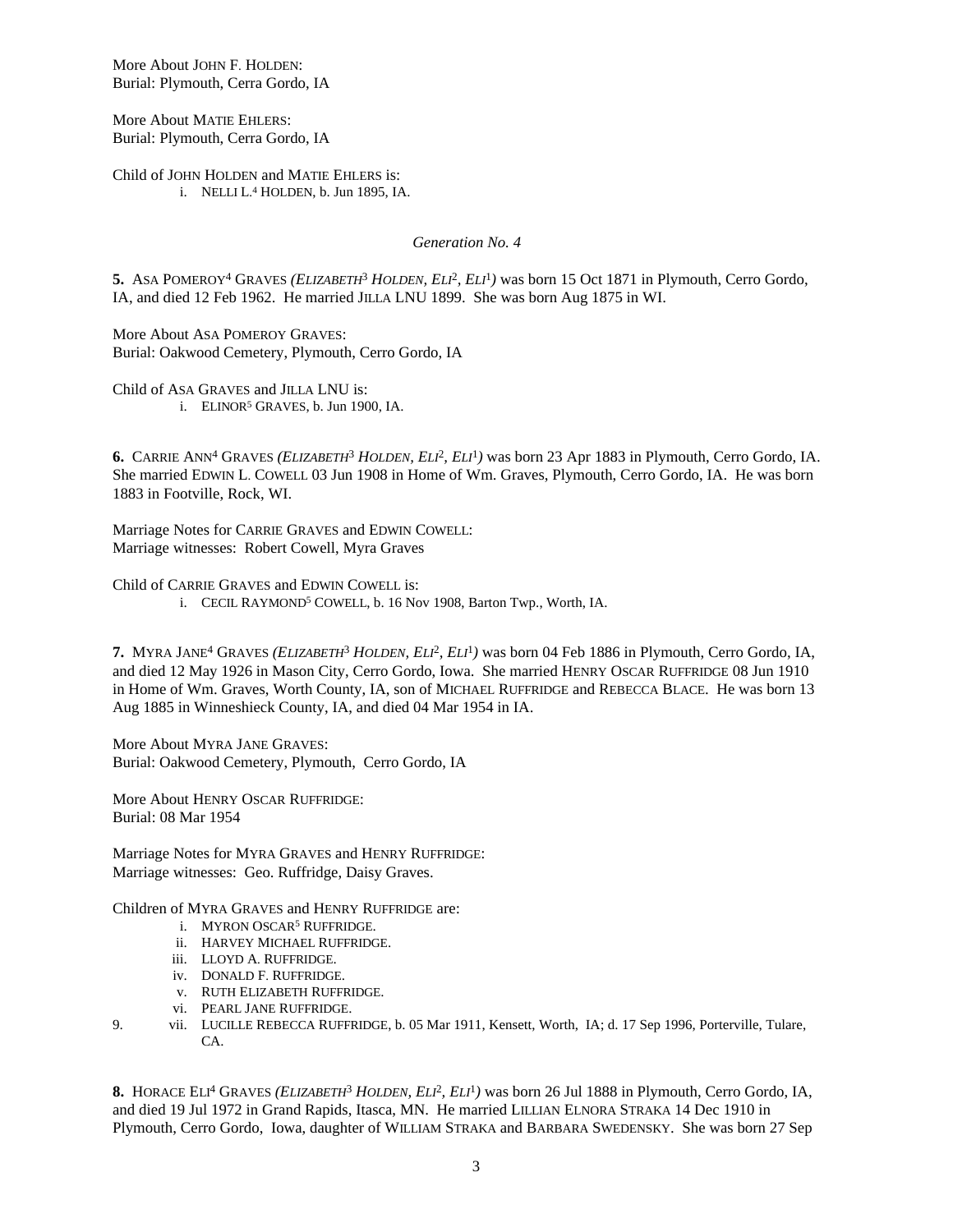1891 in Eastman, Crawford, WI, and died 05 Jan 1941 in Grand Rapids, Itasca, MN.

Notes for HORACE ELI GRAVES: Horace worked on the RR at the time of Lillian Graves death in 1941

More About HORACE ELI GRAVES: Burial: 22 Jul 1972, Itasca-Calvary Cemetery, Grand Rapids, Itasca, MN

Notes for LILLIAN ELNORA STRAKA: worked as a cook at the county farm in Grand Rapids, MN

More About LILLIAN ELNORA STRAKA: Burial: 08 Jan 1941, Itasca-Calvary Cemetery, Grand Rapids, Itasca, MN Cause of Death: Addisons disease

Children of HORACE GRAVES and LILLIAN STRAKA are:

- 10. i. HARRIET ELNORA<sup>5</sup> GRAVES, b. 15 Jan 1912, Plymouth, Cerra Gordo, IA; d. 27 Nov 1963, Spring Lake, Itasca, MN.
- 11. ii. GENEVIEVE MAE GRAVES, b. 08 Jul 1915, Plymouth, Cerra Gordo, IA; d. 23 Nov 1999, Grand Rapids, Itasca, MN.
	- iii. WILLIAM CLEVELAND GRAVES, b. 06 Feb 1920, Plymouth, Cerra Gordo, IA; d. 23 Nov 1985, Radcliff, Hardin, Ky; m. MILDRED JUANITA RITCHEY, 22 Aug 1959, Indianapolis, Marion, IN; b. 29 Nov 1909, Indianapolis, Marion, IN; d. 24 Aug 1992, Indianapolis, Marion, IN.

Notes for WILLIAM CLEVELAND GRAVES: Sgt US Army WWII

More About WILLIAM CLEVELAND GRAVES: Burial: 27 Nov 1985, Itasca-Calvary Cemetery, Grand Rapids, Itasca, MN

More About MILDRED JUANITA RITCHEY: Burial: Washington Park East Cemetery, Indianapolis, Marion, IN

### *Generation No. 5*

**9.** LUCILLE REBECCA<sup>5</sup> RUFFRIDGE *(MYRA JANE*<sup>4</sup>  *GRAVES, ELIZABETH*<sup>3</sup>  *HOLDEN, ELI*<sup>2</sup> *, ELI*<sup>1</sup> *)* was born 05 Mar 1911 in Kensett, Worth, IA, and died 17 Sep 1996 in Porterville, Tulare, CA. She married CECIL EARL BIRCH 08 Jul 1933 in Bolan, Worth, IA. He was born 11 Dec 1910 in Beetown, WI.

Children of LUCILLE RUFFRIDGE and CECIL BIRCH are:

- 12. i. DEANNA BIRCH<sup>6</sup> BIRCH.
- 13. ii. SIDNEY ARTHUR BIRCH.<br>14. iii. MYRA JEAN BIRCH.
- iii. MYRA JEAN BIRCH.
- 15. iv. JANET JUNE BIRCH, b. 03 Jun 1934, IA; d. 11 Nov 2000, Redlands, CA.
- 16. v. ROGER EARL BIRCH, b. 26 May 1939, IA; d. 02 May 1989, Pomona, CA.

**10.** HARRIET ELNORA<sup>5</sup> GRAVES *(HORACE ELI*<sup>4</sup> *, ELIZABETH*<sup>3</sup>  *HOLDEN, ELI*<sup>2</sup> *, ELI*<sup>1</sup> *)* was born 15 Jan 1912 in Plymouth, Cerra Gordo, IA, and died 27 Nov 1963 in Spring Lake, Itasca, MN. She married GEORGE HAROLD LAPIER 02 Jun 1937 in Grand Rapids, MN, son of JOSEPH LAPIER and ELEN SHELDE. He was born 07 Dec 1906 in Deer River, Itasca, MN, and died 13 Dec 1981 in Bigfork, Itasca, MN.

More About HARRIET ELNORA GRAVES: Burial: 02 Dec 1963, Greenwood Cemetery, Jesse Lake, Itasca, MN Cause of Death: carcinoma of the lung

More About GEORGE HAROLD LAPIER: Burial: 16 Dec 1981, Greenwood Cemetery, Jesse Lake, Itasca, MN Cause of Death: COPD Medical Information: Emphyzema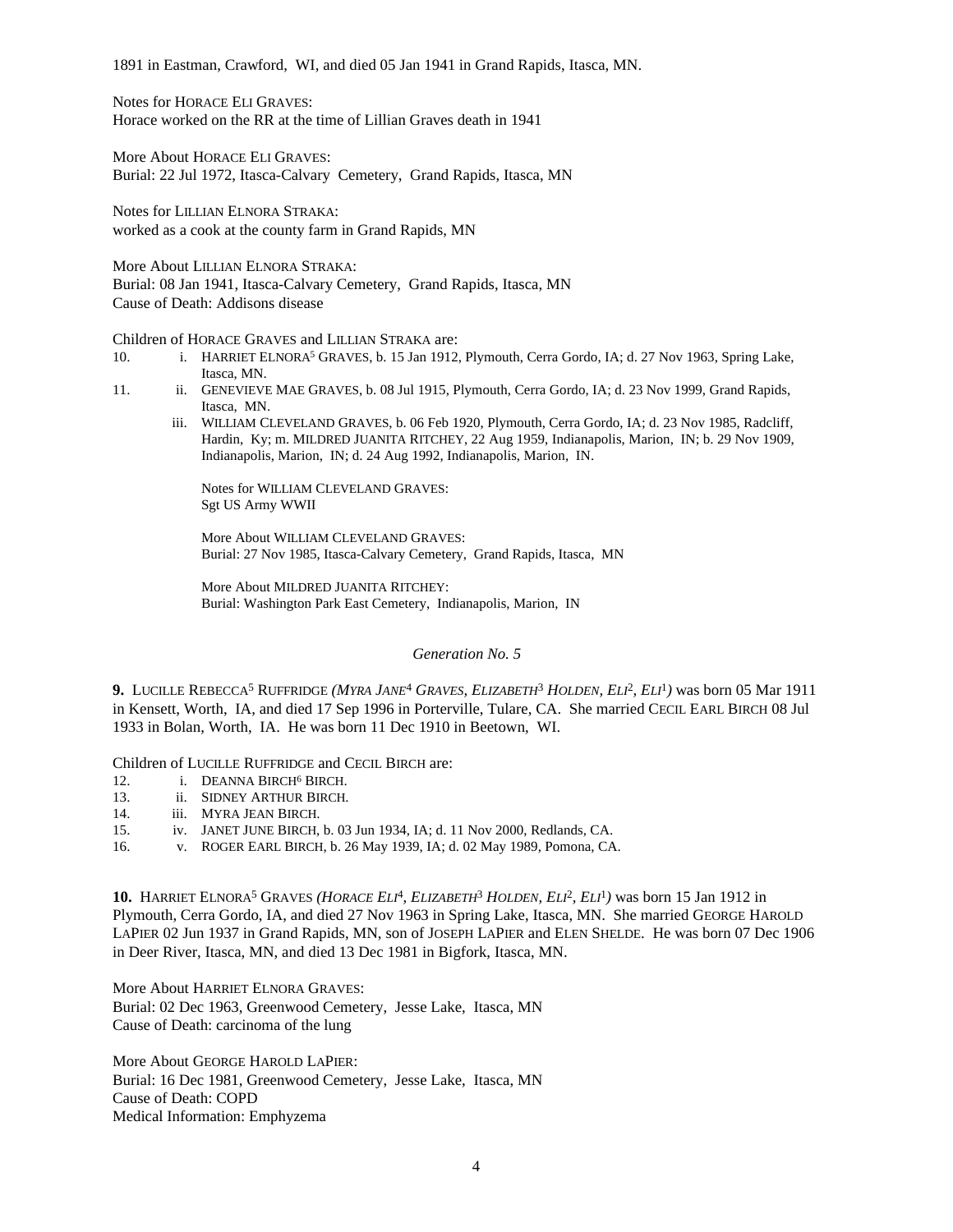Children of HARRIET GRAVES and GEORGE LAPIER are:

i. GERALDINE ANN<sup>6</sup> LAPIER, b. 19 May 1938, Deer River, Itasca, MN; d. 19 May 1938, Deer River, Itasca, MN.

More About GERALDINE ANN LAPIER: Burial: 1938, Jesse Lake, Itasca, MN

- 17. ii. KAREN GEORGEAN LAPIER, b. 04 Jul 1941, Grand Rapids, Itasca, MN.
- 18. iii. GERALDINE ELNORA LAPIER, b. 13 Jul 1942, Grand Rapids, Itasca, MN.

11. GENEVIEVE MAE<sup>5</sup> GRAVES *(HORACE ELI<sup>4</sup>, ELIZABETH*<sup>3</sup> HOLDEN, ELI<sup>2</sup>, ELI<sup>1</sup>) was born 08 Jul 1915 in Plymouth, Cerra Gordo, IA, and died 23 Nov 1999 in Grand Rapids, Itasca, MN. She married HERBERT K. HANSEN 12 Nov 1939 in Deer River, Itasca, MN. He was born 22 Jun 1910 in St. Paul, Ramsey, MN, and died 21 Dec 1982 in Grand Rapids, Itasca, MN.

More About GENEVIEVE MAE GRAVES: Burial: 26 Nov 1999, Itasca-Calvary Cemetery, Grand Rapids, Itasca, MN Medical Information: cancer

More About HERBERT K. HANSEN: Burial: 23 Dec 1982, Itasca-Calvary Cemetery, Grand Rapids, Itasca, MN

Children of GENEVIEVE GRAVES and HERBERT HANSEN are:

- 19. i. NORLEY LAURITZ<sup>6</sup> HANSEN, b. 09 Aug 1941, Grand Rapids, Itasca, MN.
- 20. ii. JAMES DONALD HANSEN, b. 21 Jan 1943, Grand Rapids, Itasca, MN.
- 21. iii. JANET MAE HANSEN, b. 20 Mar 1947, Grand Rapids, Itasca, MN.
- 22. iv. KENNETH RONALD HANSEN, b. 07 Nov 1948, Grand Rapids, Itasca, MN.

### *Generation No. 6*

12. DEANNA BIRCH<sup>6</sup> BIRCH (LUCILLE REBECCA<sup>5</sup> RUFFRIDGE, MYRA JANE<sup>4</sup> GRAVES, ELIZABETH<sup>3</sup> HOLDEN, ELI<sup>2</sup>, *ELI*<sup>1</sup> *)* She married ROY KENNETH JENNINGS.

Children of DEANNA BIRCH and ROY JENNINGS are:

- i. JENNIFER LYNN<sup>7</sup> JENNINGS.
- 23. ii. KERRY JUNE JENNINGS.
	- iii. RICHARD WAYNE JENNINGS.

13. SIDNEY ARTHUR<sup>6</sup> BIRCH (LUCILLE REBECCA<sup>5</sup> RUFFRIDGE, MYRA JANE<sup>4</sup> GRAVES, ELIZABETH<sup>3</sup> HOLDEN, ELI<sup>2</sup>, *ELI*<sup>1</sup> *)* He married SHIRLEY IRENE SMITH.

Children of SIDNEY BIRCH and SHIRLEY SMITH are:

- i. HARRY ROY<sup>7</sup> BIRCH.
- ii. SIDNEY RAY BIRCH.
- iii. MARIE ELAINA BIRCH.

14. MYRA JEAN<sup>6</sup> BIRCH (*LUCILLE REBECCA<sup>5</sup> RUFFRIDGE, MYRA JANE<sup>4</sup> GRAVES, ELIZABETH<sup>3</sup> HOLDEN, ELI<sup>2</sup>, ELI<sup>1</sup>)* She married EVAN PRICER BEEDLE.

Children of MYRA BIRCH and EVAN BEEDLE are:

- i. GARY SCOTT<sup>7</sup> BEEDLE.
- ii. STEPHANIES ANN BEEDLE.

15. JANET JUNE<sup>6</sup> BIRCH (*LUCILLE REBECCA<sup>5</sup> RUFFRIDGE, MYRA JANE<sup>4</sup> GRAVES, ELIZABETH<sup>3</sup> HOLDEN, ELI<sup>2</sup>, ELI<sup>1</sup>)* was born 03 Jun 1934 in IA, and died 11 Nov 2000 in Redlands, CA. She married BENJAMIN C. HILL, JR..

Children of JANET BIRCH and BENJAMIN HILL are: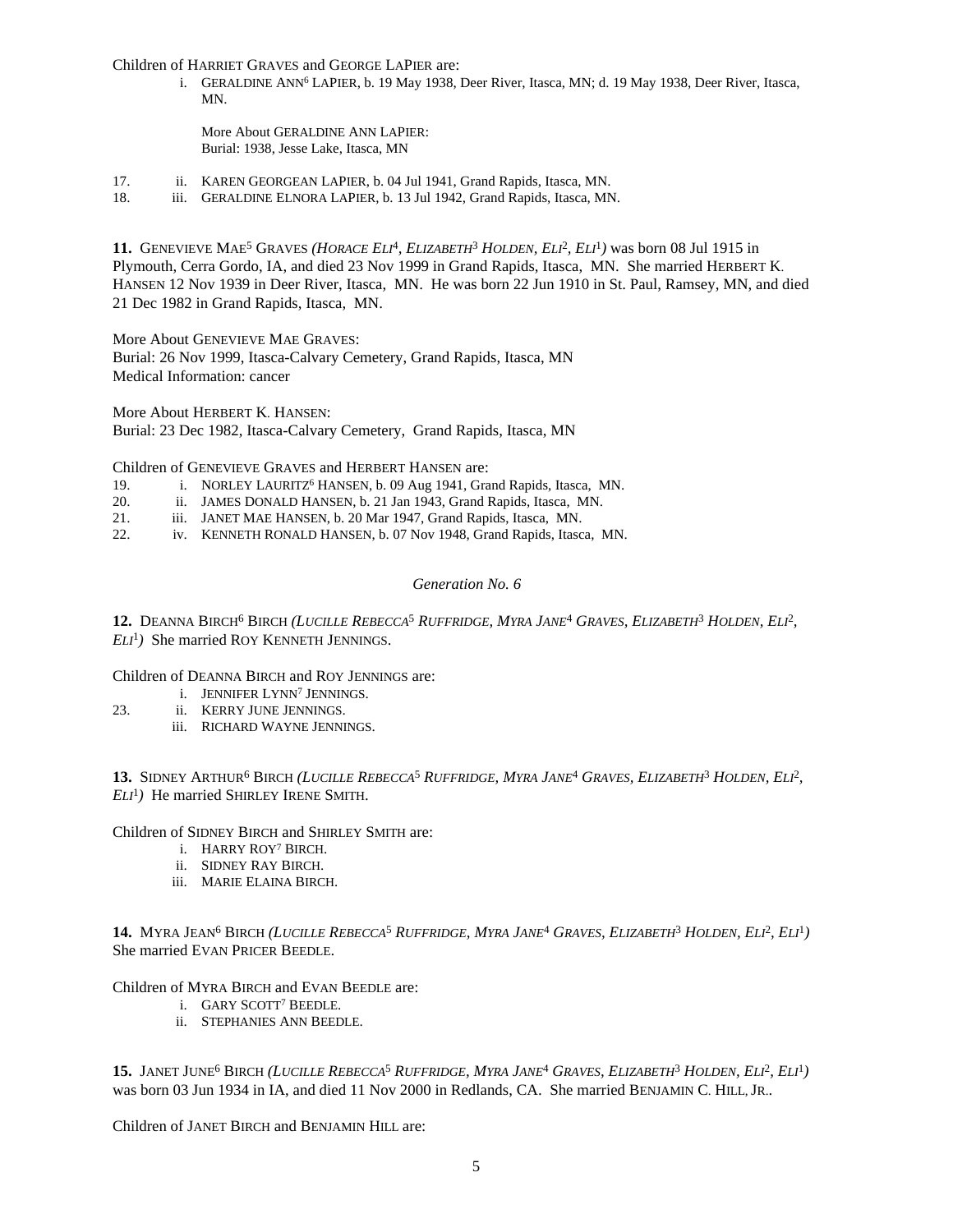- i. SHERYL RAE<sup>7</sup> HILL, b. 18 Dec 1955.
- ii. DEENA KAYE HILL.
- iii. DARRYL BENJAMIN HILL.

16. ROGER EARL<sup>6</sup> BIRCH (LUCILLE REBECCA<sup>5</sup> RUFFRIDGE, MYRA JANE<sup>4</sup> GRAVES, ELIZABETH<sup>3</sup> HOLDEN, ELI<sup>2</sup>, ELI<sup>1</sup>) was born 26 May 1939 in IA, and died 02 May 1989 in Pomona, CA. He married BONNIE JEAN MARTIN.

More About ROGER EARL BIRCH: Burial: Fontana, CA

Children of ROGER BIRCH and BONNIE MARTIN are:

- i. DANNY EARL<sup>7</sup> BIRCH.
- ii. HEIDI LYNN BIRCH.
- iii. DENNIS WILLIAM BIRCH.

17. KAREN GEORGEAN<sup>6</sup> LAPIER (*HARRIET ELNORA<sup>5</sup> GRAVES, HORACE ELI<sup>4</sup>, ELIZABETH<sup>3</sup> HOLDEN, ELI<sup>2</sup>, ELI<sup>1</sup>) was* born 04 Jul 1941 in Grand Rapids, Itasca, MN. She married RICHARD DEAN UPHOFF 23 Nov 1962 in Mpls., Hennepin, MN, son of RALPH UPHOFF and ISABEL DEGROOT. He was born 30 Oct 1937 in Appleton, Swift, MN, and died 24 Aug 1983 in Mpls., Hennepin, MN.

More About RICHARD DEAN UPHOFF: Burial: 27 Aug 1983, Pleasant View Memorial Gardens, Burnsville, Dakota, MN Cause of Death: Kidney Cancer

Children of KAREN LAPIER and RICHARD UPHOFF are:

- i. JEFFREY ALAN<sup>7</sup> UPHOFF, b. 08 Jun 1963, Bigfork, Itasca, MN.
- 24. ii. MICHELLE ANN UPHOFF, b. 21 Apr 1964, Minneapolis, Hennepin, MN.<br>25. iii. MICHAEL DEAN UPHOFF, b. 21 Apr 1964. Minneapolis, Hennepin, MN.
- iii. MICHAEL DEAN UPHOFF, b. 21 Apr 1964, Minneapolis, Hennepin, MN.

18. GERALDINE ELNORA<sup>6</sup> LAPIER (HARRIET ELNORA<sup>5</sup> GRAVES, HORACE ELI<sup>4</sup>, ELIZABETH<sup>3</sup> HOLDEN, ELI<sup>2</sup>, ELI<sup>1</sup>) was born 13 Jul 1942 in Grand Rapids, Itasca, MN. She married GEORGE C LICKE 29 Jun 1963 in Jesse Lake, Itasca, MN. He was born 23 Apr 1940.

Children of GERALDINE LAPIER and GEORGE LICKE are:

- i. MARK<sup>7</sup> LICKE, b. 15 Aug 1964, Madison, Dane, WI; m. MICHELLE NEAGLE, 27 Apr 1991, Hackensack, MN; b. 21 Jan 1969, Minneapolis, Hennepin, MN.
- ii. SUZANNE MARIE LICKE, b. 15 Sep 1966, Madison, Dane, WI; m. BARRON JOHNSON, 16 Dec 1989, Moorehead, MN; b. 15 Jun 1965, Fargo, Cass, ND.
- iii. HEIDI LEE LICKE, b. 15 Sep 1966, Madison, Dane, WI; m. (1) GREGORY DEFOR, 21 Jul 1991, Bloomington, MN; b. 27 Sep 1966, Helena, MT; m. (2) MARK GANZER, 21 Nov 1998, Savage, Scott, MN; b. 12 Oct 1962, Minneapolis, Hennepin, MN.

26. iv. GEORGE THOMAS LICKE, b. 19 Jun 1969, Oxford, Wayne, MI.

19. NORLEY LAURITZ<sup>6</sup> HANSEN (*GENEVIEVE MAE<sup>5</sup> GRAVES, HORACE ELI<sup>4</sup>, ELIZABETH<sup>3</sup> HOLDEN, ELI<sup>2</sup>, ELI<sup>1</sup>) was* born 09 Aug 1941 in Grand Rapids, Itasca, MN. He married BONNIE BEERBOWER 06 Aug 1966 in Grand Rapids, Itasca, MN. She was born 20 May 1943 in Grand Rapids, Itasca, MN.

Children of NORLEY HANSEN and BONNIE BEERBOWER are:

- i. MELANIE<sup>7</sup> HANSEN, b. 20 Oct 1969, Grand Rapids, Itasca, MN; m. MARK STEPHEN OLSON, 21 Feb 1998, Bloomington, Hennepin, MN (Mall of America); b. 26 Oct 1946, Minneapolis, Hennepin, MN.
- ii. DAWN HANSEN, b. 12 Mar 1973, Grand Rapids, Itasca, MN; m. JOHN PAUL MONREAN, 25 Sep 2004, International Falls, Koochiching, MN; b. 12 Aug 1975, International Falls, Koochiching, MN.

**20.** JAMES DONALD<sup>6</sup> HANSEN (*GENEVIEVE MAE<sup>5</sup> GRAVES, HORACE ELI<sup>4</sup>, ELIZABETH<sup>3</sup> HOLDEN, ELI<sup>2</sup>, ELI<sup>1</sup>) was* born 21 Jan 1943 in Grand Rapids, Itasca, MN. He married LINDA ROBERTS 12 Sep 1964 in Grand Rapids, Itasca, MN. She was born 08 Nov 1946 in Grand Rapids, Itasca, MN.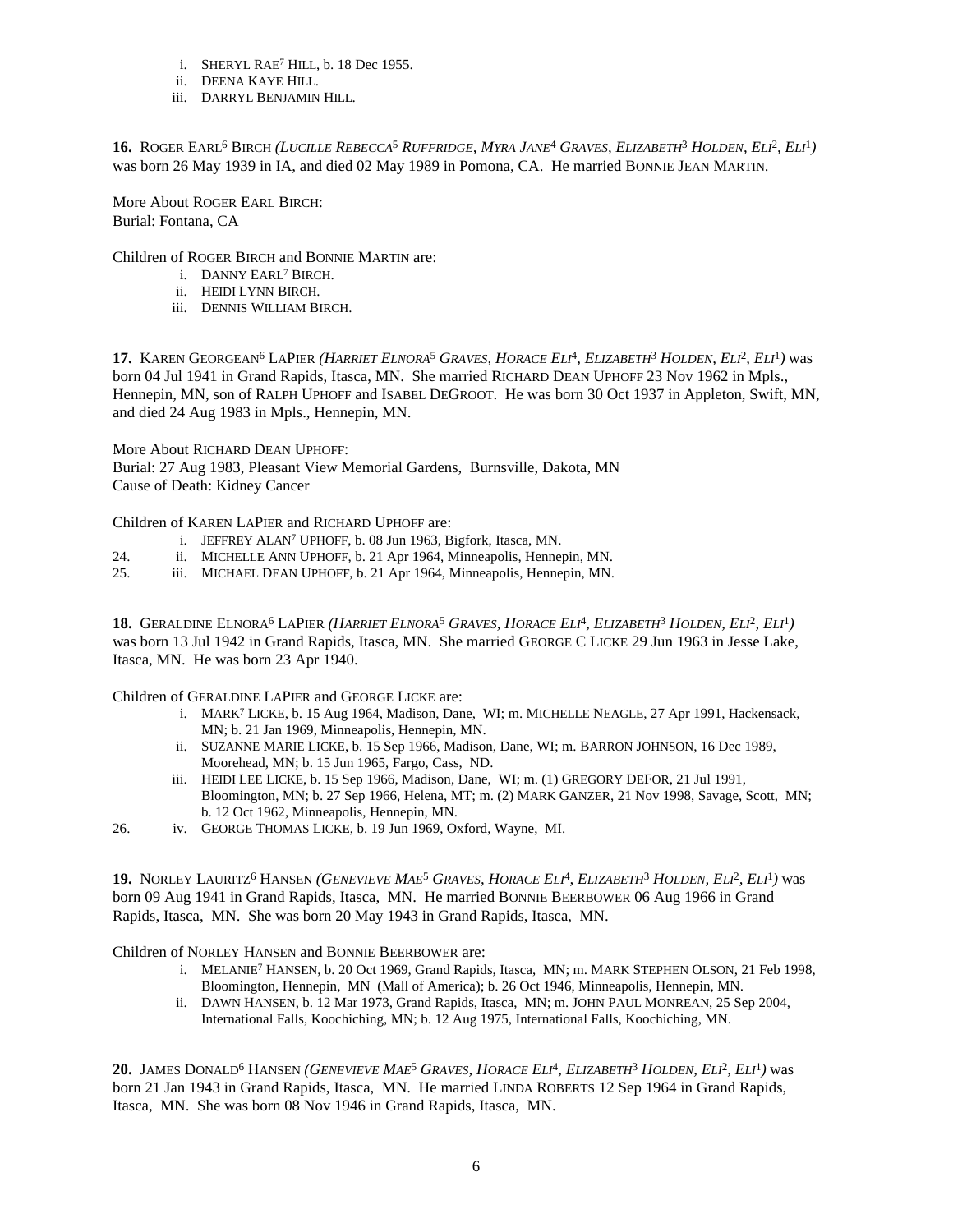Children of JAMES HANSEN and LINDA ROBERTS are:

- 27. i. RONALD JAMES<sup>7</sup> HANSEN, b. 12 Nov 1968, Unknown; Adopted child.
- 28. ii. MICHELLE LEE HANSEN, b. 06 Jan 1971, Unknown; Adopted child.
	- iii. THOMAS WAYNE HANSEN, b. 08 Sep 1972, Robinsdale, Hennepin, MN.
- 29. iv. CHRISTINA LYNN HANSEN, b. 24 Oct 1974, Robinsdale, Hennepin, MN.

21. JANET MAE<sup>6</sup> HANSEN (*GENEVIEVE MAE<sup>5</sup> GRAVES, HORACE ELI<sup>4</sup>, ELIZABETH<sup>3</sup> HOLDEN, ELI<sup>2</sup>, ELI<sup>1</sup>) was born 20* Mar 1947 in Grand Rapids, Itasca, MN. She married JEROME HOLLUM 23 Nov 1968 in South Dakota. He was born 10 Oct 1943 in Anoka, Anoka, MN.

Child of JANET HANSEN and JEROME HOLLUM is:

30. i. DANIEL JOHN<sup>7</sup> HOLLUM, b. 09 Aug 1973, Robinsdale, Henepin, MN.

22. KENNETH RONALD<sup>6</sup> HANSEN *(GENEVIEVE MAE<sup>5</sup> GRAVES, HORACE ELI<sup>4</sup>, ELIZABETH<sup>3</sup> HOLDEN, ELI<sup>2</sup>, ELI<sup>1</sup>) was* born 07 Nov 1948 in Grand Rapids, Itasca, MN. He married MARSHA KEY 25 Mar 1972 in Grand Rapids, Itasca, MN.

Child of KENNETH HANSEN and MARSHA KEY is:

i. DOUGLAS YOOJIN<sup>7</sup> HANSEN, b. 09 May 1979, Korea; Adopted child.

*Generation No. 7*

23. KERRY JUNE<sup>7</sup> JENNINGS (*DEANNA BIRCH<sup>6</sup> BIRCH, LUCILLE REBECCA<sup>5</sup> RUFFRIDGE, MYRA JANE<sup>4</sup> GRAVES, ELIZABETH*<sup>3</sup>  *HOLDEN, ELI*<sup>2</sup> *, ELI*<sup>1</sup> *)* She married BARRY DWAYNE HULSE.

## Children of KERRY JENNINGS and BARRY HULSE are:

- i. JUSTIN WAYNE<sup>8</sup> HULSE.
- ii. DEVON LEE HULSE.

24. MICHELLE ANN<sup>7</sup> UPHOFF (*KAREN GEORGEAN<sup>6</sup> LAPIER, HARRIET ELNORA<sup>5</sup> GRAVES, HORACE ELI<sup>4</sup>, ELIZABETH<sup>3</sup> HOLDEN, ELI*<sup>2</sup> *, ELI*<sup>1</sup> *)* was born 21 Apr 1964 in Minneapolis, Hennepin, MN. She married MICHAEL ANTHONY MANIAS 10 Aug 1985 in Burnsville, Dakota, MN. He was born 05 Jul 1964 in Colorado Springs, El Paso, CO.

Children of MICHELLE UPHOFF and MICHAEL MANIAS are:

- i. ROBERT JOHN<sup>8</sup> MANIAS, b. 07 Mar 1986, Minneapolis, Hennepin, MN.
- ii. NICOLE MARIE MANIAS, b. 22 Jan 1990, Minneapolis, Hennepin, MN.

**25.** Michael Dean<sup>7</sup> Uphoff (*Karen Georgean<sup>6</sup> LaPier, Harriet Elnora<sup>5</sup> Graves, Horace Eli<sup>4</sup>, Elizabeth<sup>3</sup> HOLDEN*, *ELI*<sup>2</sup>, *ELI*<sup>1</sup>) was born 21 Apr 1964 in Minneapolis, Hennepin, MN. He met MICHELLE SORENSON. She was born 21 Mar 1967.

Children of MICHAEL UPHOFF and MICHELLE SORENSON are:

i. ANDREW DEAN<sup>8</sup> GARNER, b. 08 Nov 1985, Burnsville, Dakota, MN.

Notes for ANDREW DEAN GARNER: Andrew Sorenson took the name Garner, when his mom married Wayne Garner.

ii. JOSHUA MICHAEL GARNER, b. 07 Dec 1988, Burnsville, Dakota, MN.

Notes for JOSHUA MICHAEL GARNER: Joshua Sorenson took the name Garner, when his mom married Wayne Garner

**26.** GEORGE THOMAS<sup>7</sup> LICKE (*GERALDINE ELNORA<sup>6</sup> LAPIER, HARRIET ELNORA<sup>5</sup> GRAVES, HORACE ELI<sup>4</sup>, ELIZABETH*<sup>3</sup>  *HOLDEN, ELI*<sup>2</sup> *, ELI*<sup>1</sup> *)* was born 19 Jun 1969 in Oxford, Wayne, MI. He married ROXANN MCGUEN 29 Apr 1995 in Woodland, Yolo, CA. She was born 12 Mar 1972 in CA.